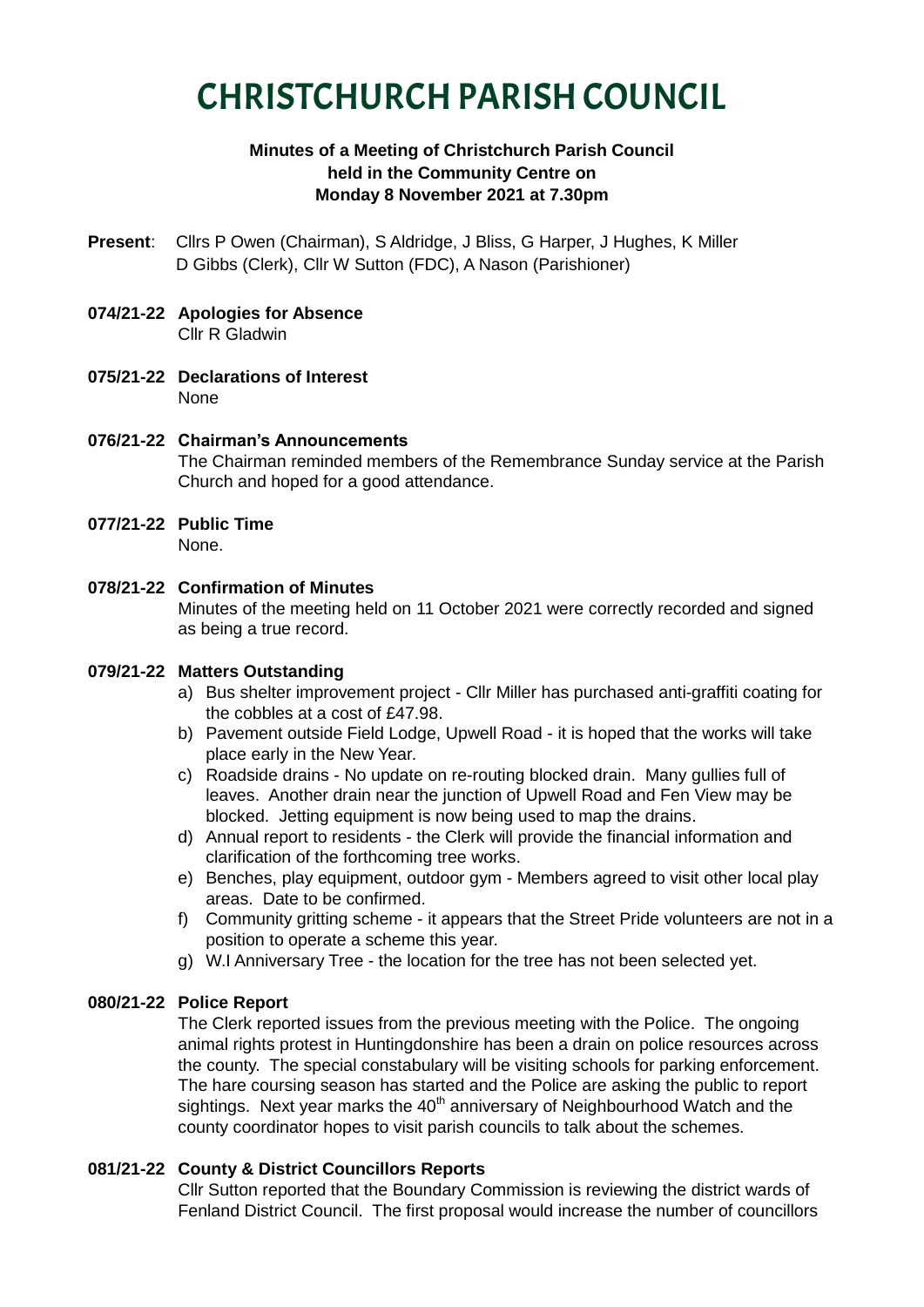from 39 to 42 and separate Christchurch from Elm, joining it with Doddington, Wimblington and Benwick to form a larger ward with three councillors. Alternative proposals are invited by 10 January. The new arrangements will come into effect at the May 2023 district elections.

### **082/21-22 Clerk's Report**

The Clerk reported on meetings attended and correspondence received, including the following:

- a) Meetings Wisbech Neighbourhood Police - 22 October Queen's Green Canopy - 26 October
- b) Correspondence

Cambridgeshire & Peterborough Combined Authority Local Transport and Connectivity Plan consultation to 28 November

- Cambridgeshire County Council
	- Online flood training for community groups
	- Covid Enhanced Response Area status
	- Cambridgeshire Local Councils Conference 14 January 2022

#### Fenland District Council

Community Safety Partnership online engagement events on YouTube Local council tax reduction scheme consultation to 5 December Fenland Accessibility Study Consultation to 12 November

Cambridgeshire ACRE

Queen's Green Canopy briefing

Home Energy Support Service public event 1 December

- Local Government Boundary Commission
	- Fenland electoral review

Cambridgeshire & Peterborough Against Scams Partnership Latest scams

Road Victims Trust

Remembrance service 21 November

## **083/21-22 Members and Residents Issues**

Members discussed the issues raised by residents and resolved as follows:

- a) Skate Park repairs A resident has offered to undertake repairs to the skatepark. A quote will be provided for prior consideration.
- b) Agricultural tenancy The tenant has not paid either of the last two rent demands. Members resolved to terminate the tenancy in accordance with the appropriate clause of the agreement. Alternative uses for the field would require planning consent. The dyke on the southern boundary of the site will need to be cleared. Funding would be available to transform the site into an extension of the Recreation Ground.

## **084/21-22 The Queen's Platinum Jubilee**

The Clerk reported that he had attended meetings and briefings on the Platinum Jubilee events for June 2022. Plans include the Green Canopy tree planting scheme, a chain of beacons or bonfires across the country, and the Big Jubilee Lunch. Cllr Harper asked whether the Council might match the funding from the Recreation Ground charity for a village celebration. Further details required.

## **085/21-22 Planning**

Members considered the following applications:

- a) F/YR21/1169/F Erect a first-floor rear extension to existing dwelling (part retrospective) - The Cottage, Euximoor Drove, Christchurch
- b) F/YR21/1197/F Erect 1 x dwelling (2-storey 4-bed) and a detached garage, involving the removal of existing caravan and demolition of existing outbuilding - Cornfields,